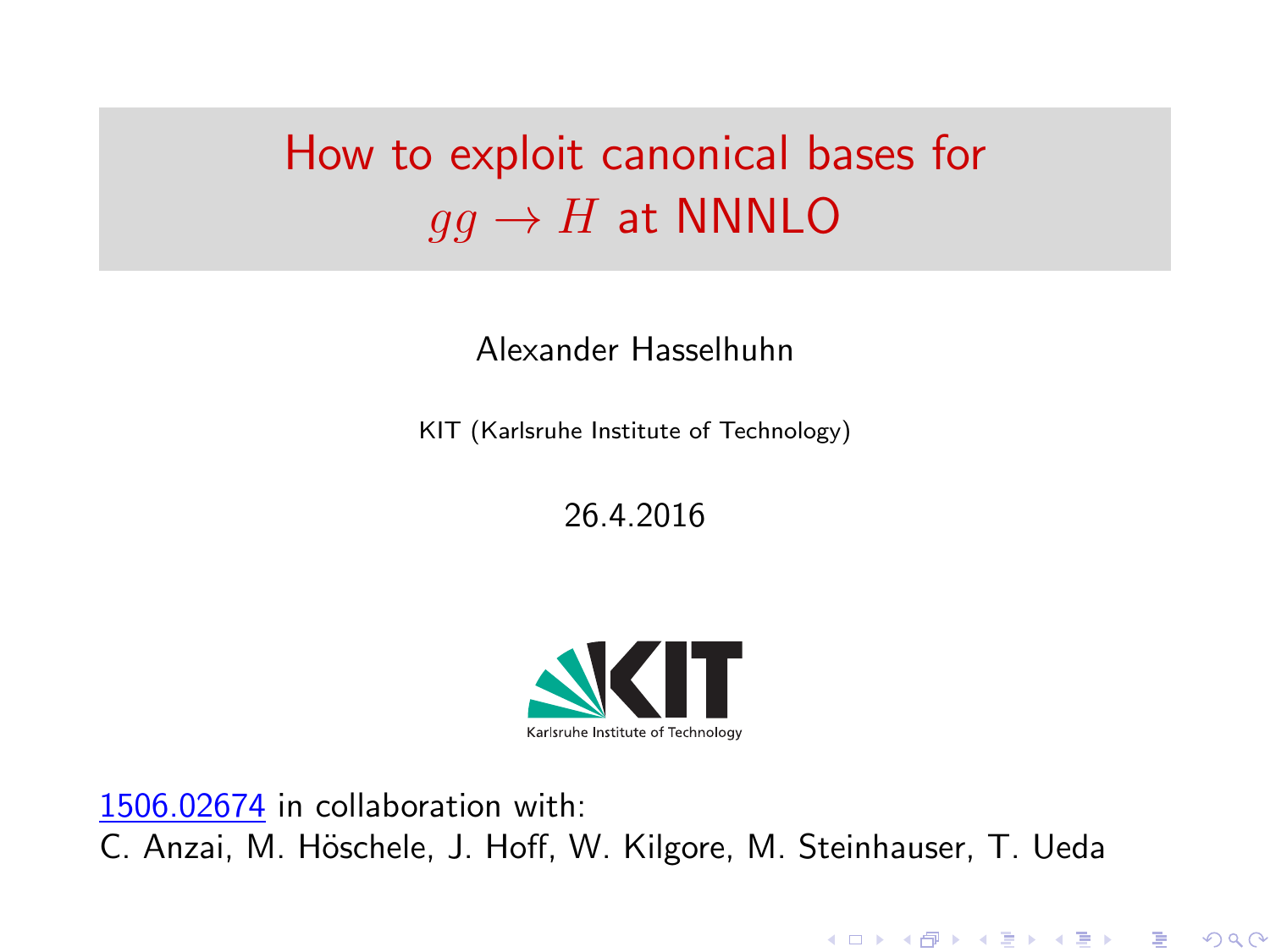## **Outline**

- $\blacktriangleright$  Why  $gg \to H$  at NNNLO?
- $\triangleright$  Computational methods
- $\triangleright$  Canonical bases and their relation to boundary conditions

メロト メ御 トメ 君 トメ 君 トッ 君 …

 $299$ 

- Analytic results of the  $qq'$ -channel
- $\triangleright$  Mathematical structures in the results
- $\blacktriangleright$  Conclusions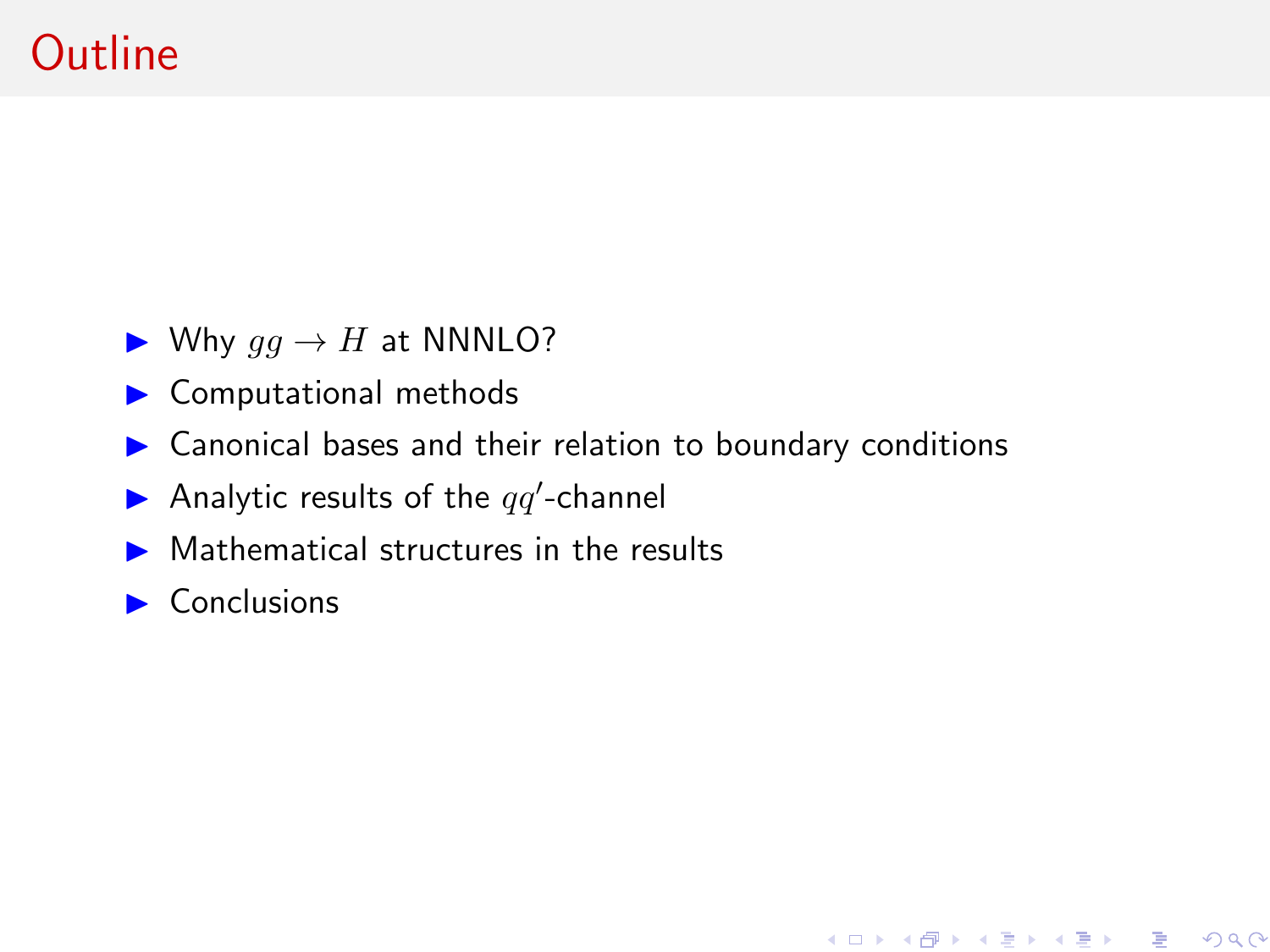## Single Higgs production – why NNNLO?

determine Higgs boson properties

- **In** known:  $m_H = 125$ GeV, spin 0
- $\triangleright$  wanted: couplings to bosons and fermions (currently  $O(10-20\%)$ )  $\rightarrow$  precidse theory predictions needed

Our interest: total inclusive cross section for Higgs production



(ロ) (個) (星) (星)

重

 $2Q$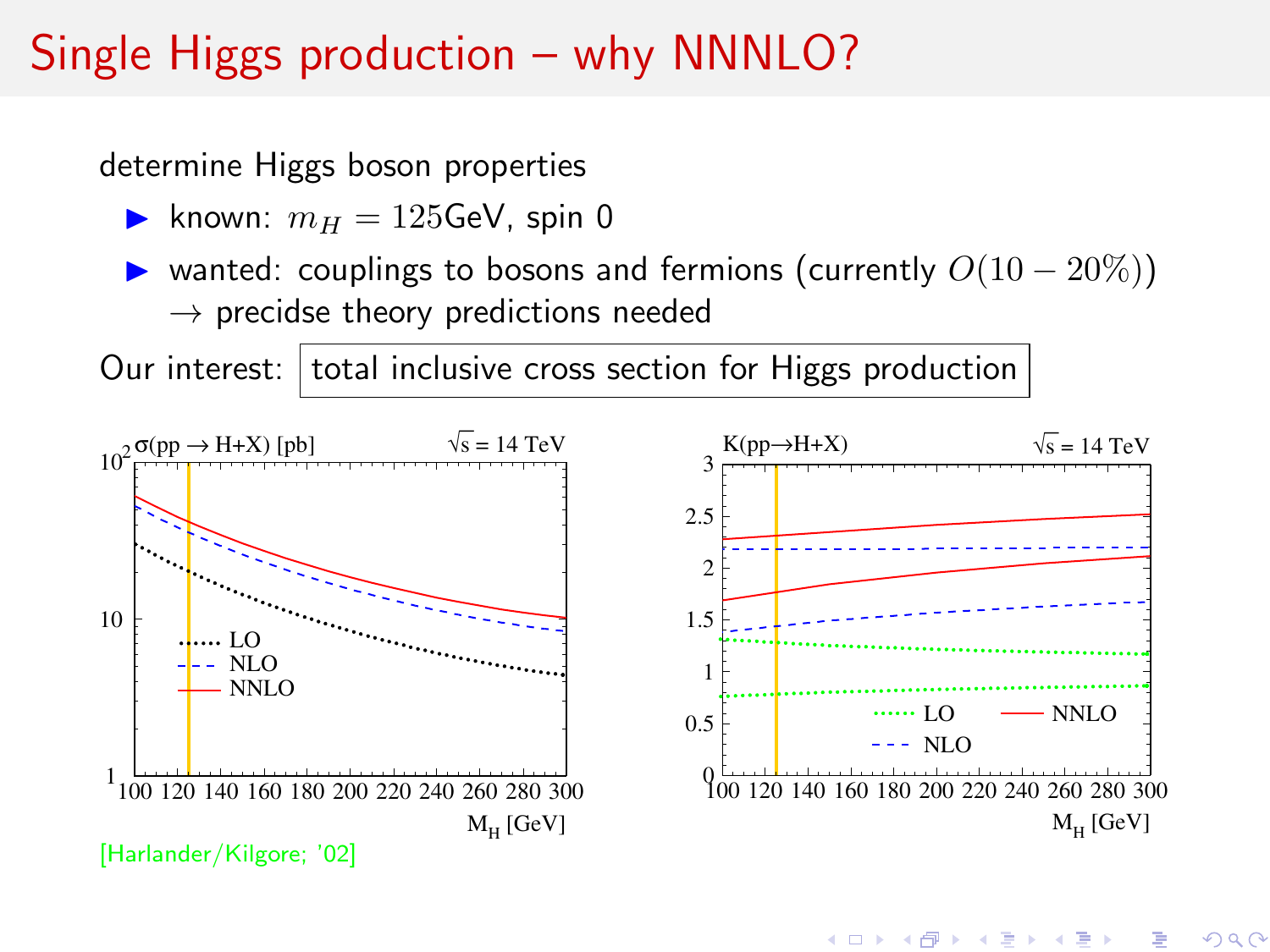#### Effective theory for  $m_t \to \infty$

Dominant channel: gluon-gluon fusion

 $\triangleright$  exact calculations known up to NLO [Dawson 1991 NPB, ]



$$
\mathcal{L} = -\frac{H}{4v}C_1G_{\mu\nu}G^{\mu\nu} + \mathcal{L}_{\text{QCD}}^{(5)}
$$

 $\blacktriangleright$  1%-level accurate at NNLO

[Harlander/Ozeren (et al.), Pak/Rogal/Steinhauser 2009/10]

メロト メタト メミト メミト

つへへ

 $\rightarrow$  completely analytic calculation at parton level in the EFT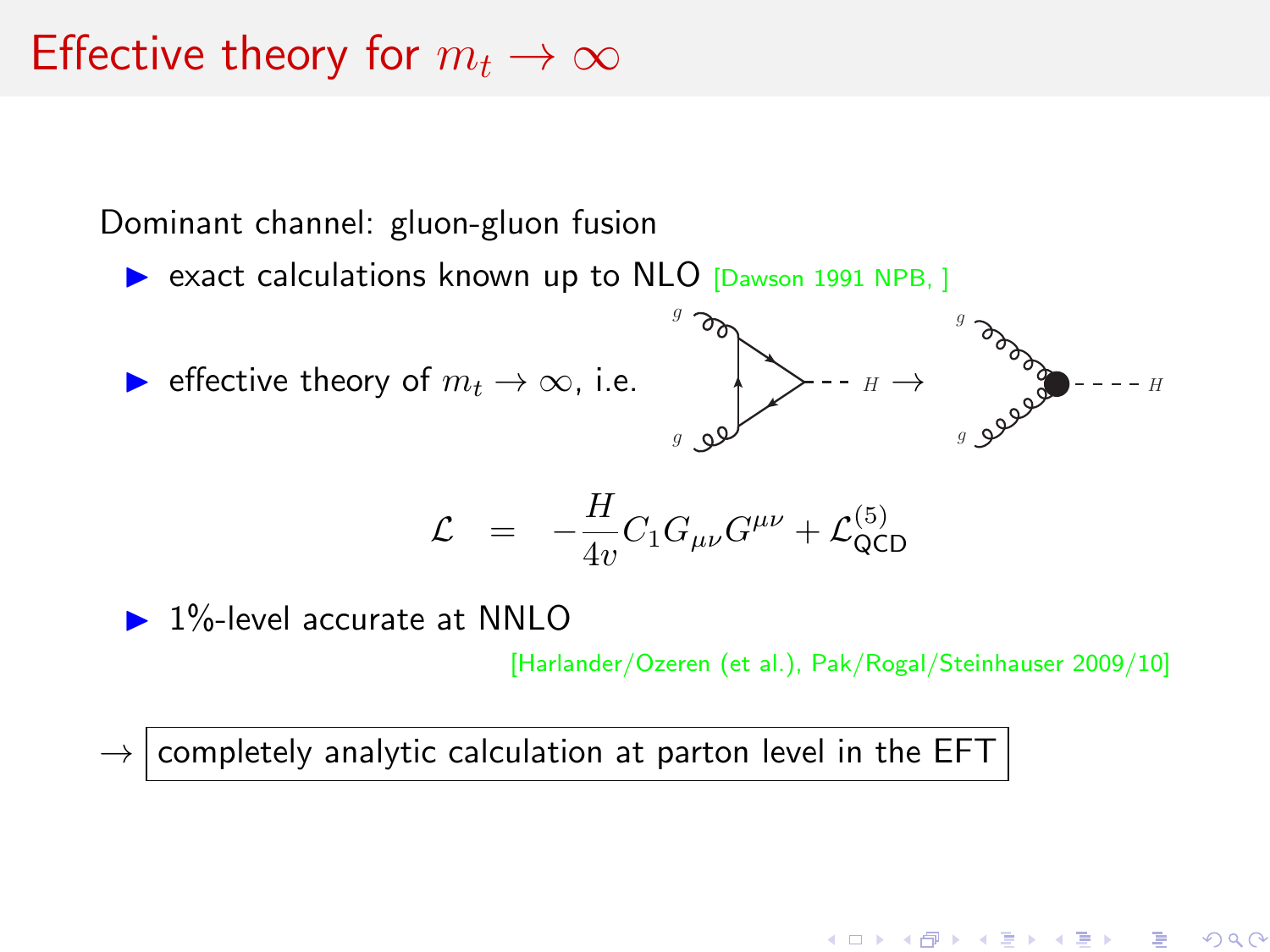## Known QCD corrections

LO...NLO...NNLO...There are approximate NNNLO-results...

NNNLO exact in  $m_H^2/s$ :

 $\blacktriangleright$  effective Higgs coupling

[Chetyrkin/Kniehl/Steinhauser 97, Schr¨oder/Steinhauser 06, Chetyrkin/K¨uhn/Sturm 06]

► LO, NLO, NNLO to orders  $\varepsilon^3$ ,  $\varepsilon^2$ ,  $\varepsilon^1$ 

[Höschele/Hoff/Steinhauser/Ueda 13, Buehler/Laszopoulos 13]

- $\triangleright$  convolutions with splitting functions [Höschele/Hoff/Steinhauser/Ueda 13-14, Buehler/Laszopoulos 13]
- $\triangleright$  3-loop form factor

[Baikov/Chetyrkin/Smirnov<sup>2</sup>/Steinhauser 09, Gehrmann/Glover/Huber/Ikizerli/Studerus 10]

- 12-loop single soft current [Duhr/Gehrmann 13, Hua/Zhu 13]
- ▶ real-virtual-virtual [Dulat/Mistlberger 14, Duhr/Gehrmann/Jaquier 14]
- $\triangleright$   $(1\text{-loop single-real})^2$  [Anastasiou/Duhr/Dulat/Herzog/Mistlberger 13, Kilgore 13]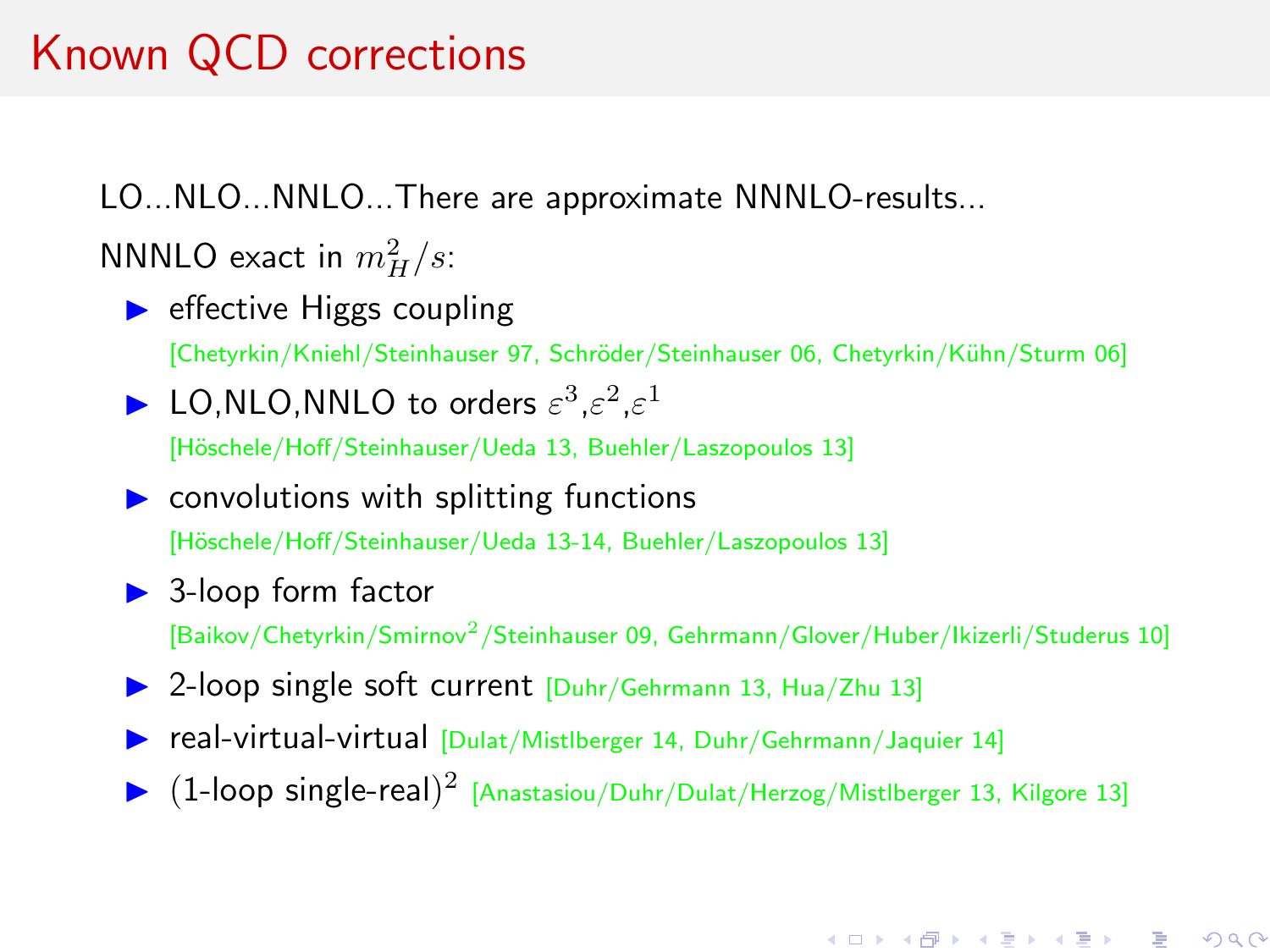## Known contributions

#### $\triangleright$  soft limit for  $H + 2$ partons

[Anastasiou/Duhr/Dulat/Furlan/Gehrmann/Herzog/Mistlberger 14, Li/von Manteuffel/Schabinger/Zhu 14]

- ▶ soft triple real contr. for  $gg \rightarrow H$  [Anastasiou/Duhr/Dulat/MistIberger 13]
- ▶ double-real-virtual contr. [Anastasiou/Duhr/Dulat/Furlan/Herzog/Mistlberger 15]

 $\blacktriangleright$  leading terms in threshold exp.

[Anastasiou/Duhr/Dulat/Furlan/Gehrmann/Herzog/Mistlberger 14, Li/von

Manteuffel/Schabinger/Zhu]

 $\triangleright$   $>$  30 terms in threshold exp. [Anastasiou/Duhr/Dulat/Herzog/MistIberger 15]  $\rightarrow$  sufficient for phenomenology!  $\rightarrow$  Babis Anastasiou's talk

メロト 大御 トメ 君 トメ 君 トッ 君 し

 $299$ 

#### $\rightarrow$  cross check!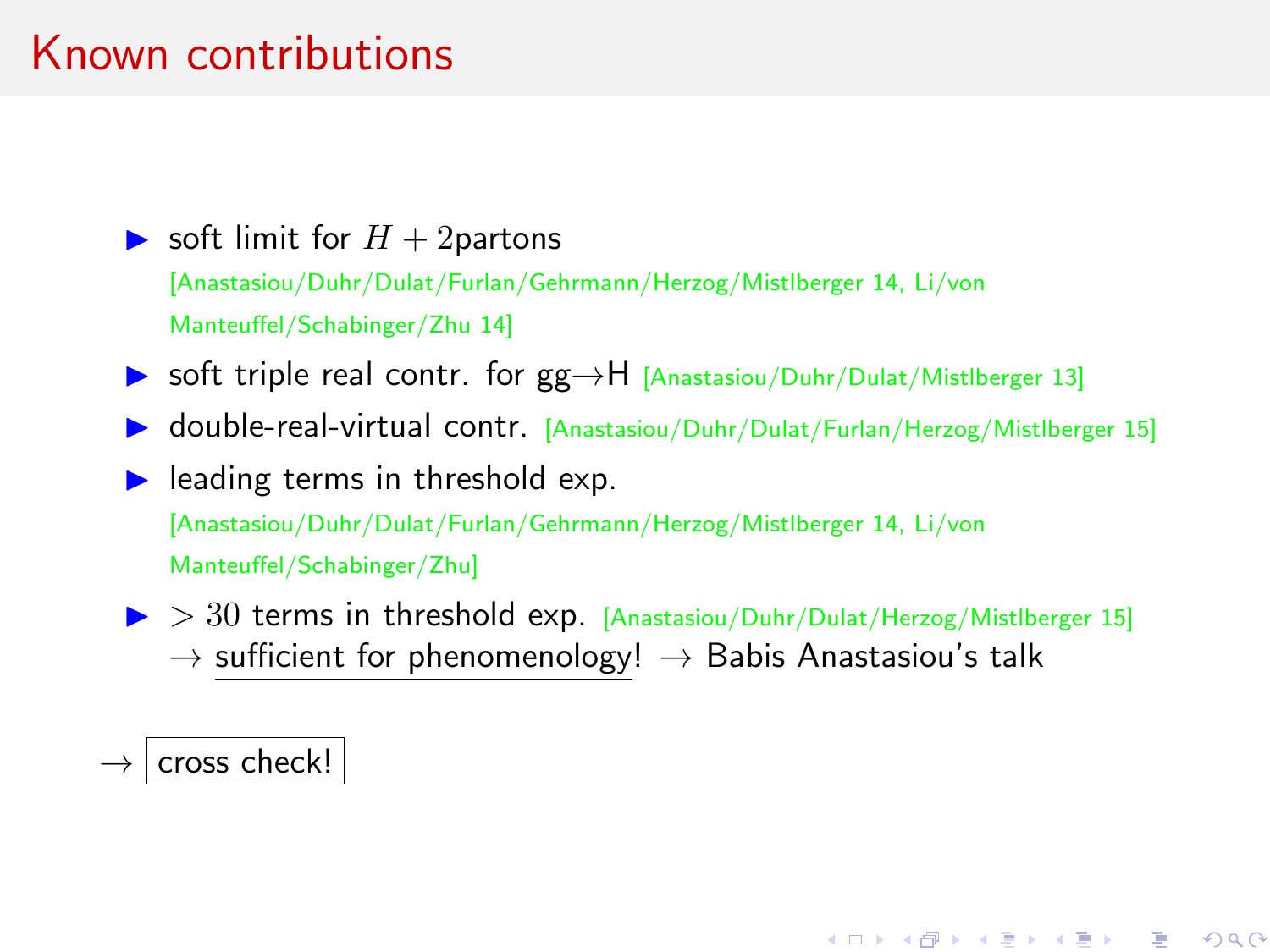## Computation — unitarity and IBP

use unitarity & the optical theorem to relate



phase-space integrals and loop integrals [Melnikov,Anastasiou 02],

$$
\delta_+(p^2)\leftrightarrow \frac{1}{p^2+i\varepsilon}-\frac{1}{p^2-i\varepsilon}
$$

- i.e. phase-space int  $\leftrightarrow$  cut loop integrals
	- integration by parts (IBP) relations  $\rightarrow$  reduction to master integrals

メロト メ部 トメ 君 トメ 君 ト

- $\triangleright$  differential equations  $\rightarrow$  compute master integrals
- $\rightarrow$  cuts act as filters on the right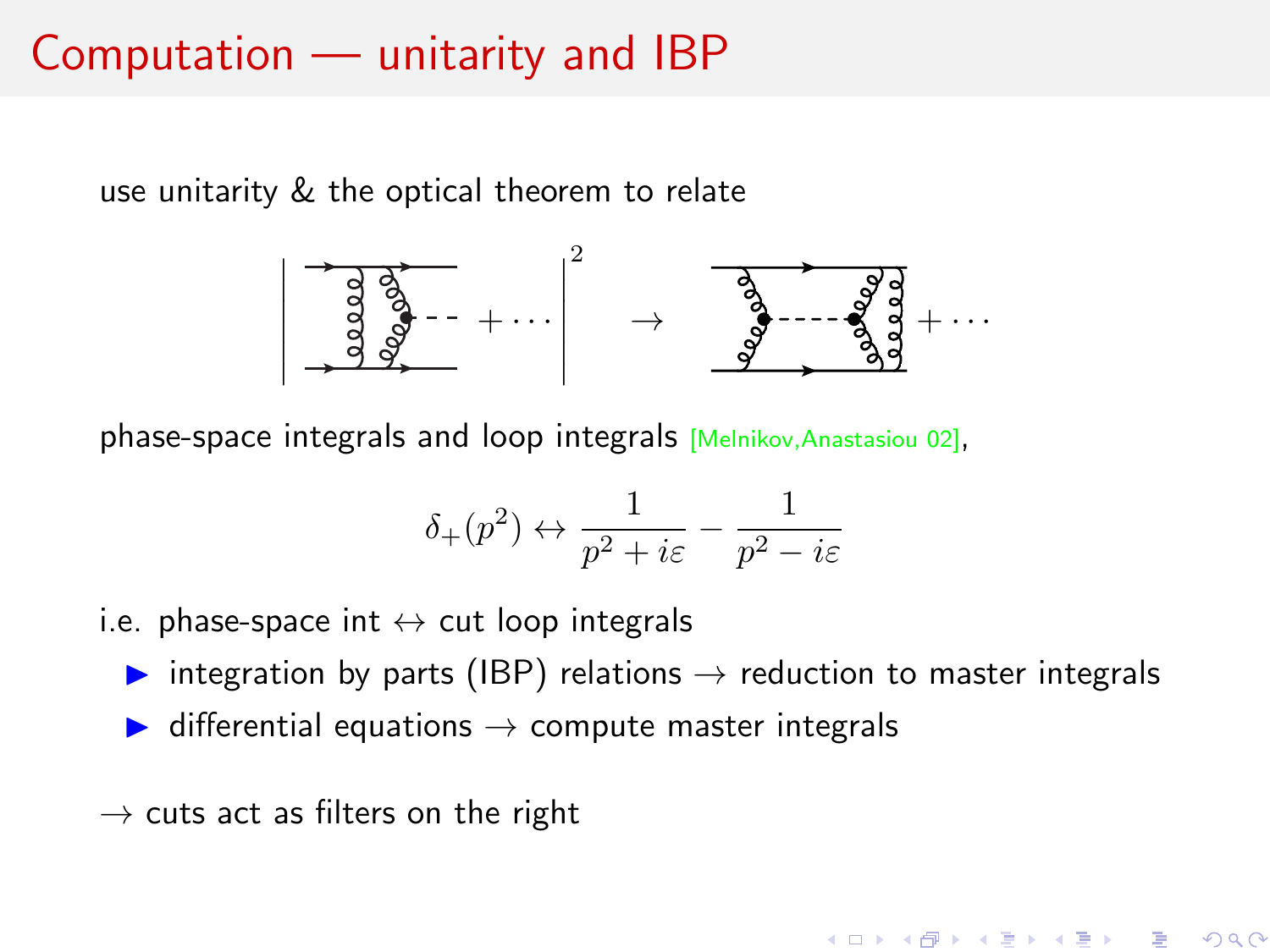## <span id="page-7-0"></span>Diagrams  $\rightarrow$  Master Integrals

computation of  $qq'$ -channel:

- $\triangleright$  Diagram generation with QGRAF  $[N_{\text{opueiral}}]$  + filtering for available cuts  $\rightarrow$  220 diagrams
- I (IBP) reduction to master integrals (TopoID, rows [Pak, Hoff])  $\rightarrow$  332 master integrals (17 families)
- minimization across families
	- $\rightarrow$  111 master integrals
- $\rightarrow$  need 108 "Laporta master integrals" in 16 families:



重

つへへ

Check: general gauge parameter  $\xi$  vanishes<br>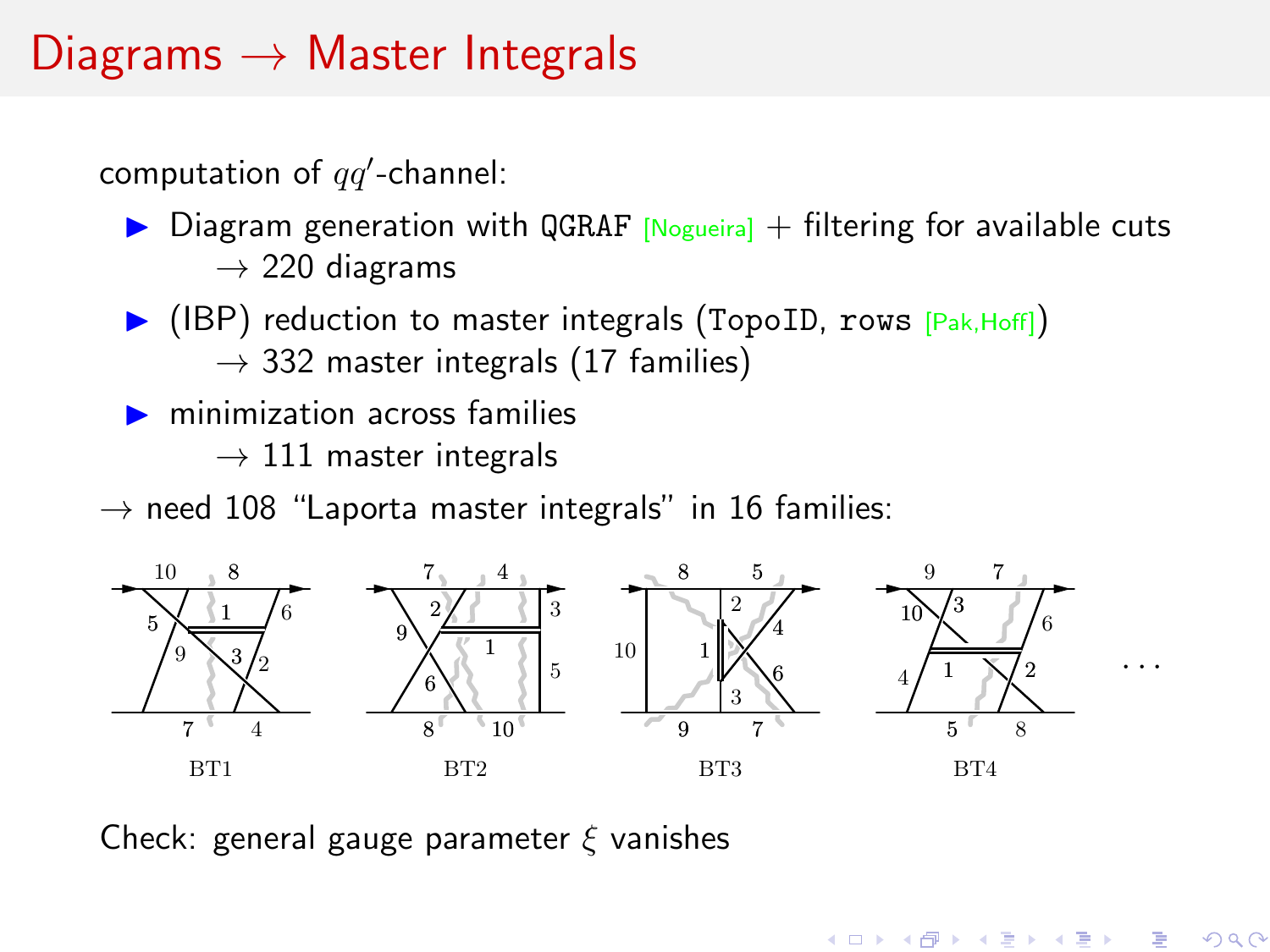## <span id="page-8-0"></span>Complexity of the calculation

| Channel            | Number of diagrams (fermionic loops) |             |                |                 |  |  |
|--------------------|--------------------------------------|-------------|----------------|-----------------|--|--|
| qa'                | #220                                 | $=$ #216    | $+#4 n_l$      |                 |  |  |
| qq                 | #404                                 | $=$ #396    | $+\#8 n_l$     |                 |  |  |
| $q\bar{q}$         | #4889                                | $=$ #4438   | $+#445 n_l$    | $+\#6 n_l^2$    |  |  |
| $q\overline{q}$    | $\#9591$                             | $=$ #8976   | $+\#612 n_l$   | $+\#3 n_l^2$    |  |  |
| $gg_{\text{virt}}$ | #9538                                | $=$ #7266   | $+\#2180 n_l$  | $+\#92 n_l^2$   |  |  |
| $gg_{\text{real}}$ | #150 246                             | $=$ #128676 | $+\#21196 n_l$ | $+\#374\;n_1^2$ |  |  |
|                    | #174938                              | $=$ #150014 | $+#24449 n_l$  | $+\#475 n_i^2$  |  |  |

Number of diagrams at  $N^3LO$ 

reduction:

| Number of        | ı∩ | NI O | NNI O | $N^3$ I O          |
|------------------|----|------|-------|--------------------|
| Diagrams         |    | 50   | 2946  | 174938             |
| Topologies       |    |      | 11    | 188                |
| Master integrals |    |      | 20    | $\mathcal{O}(300)$ |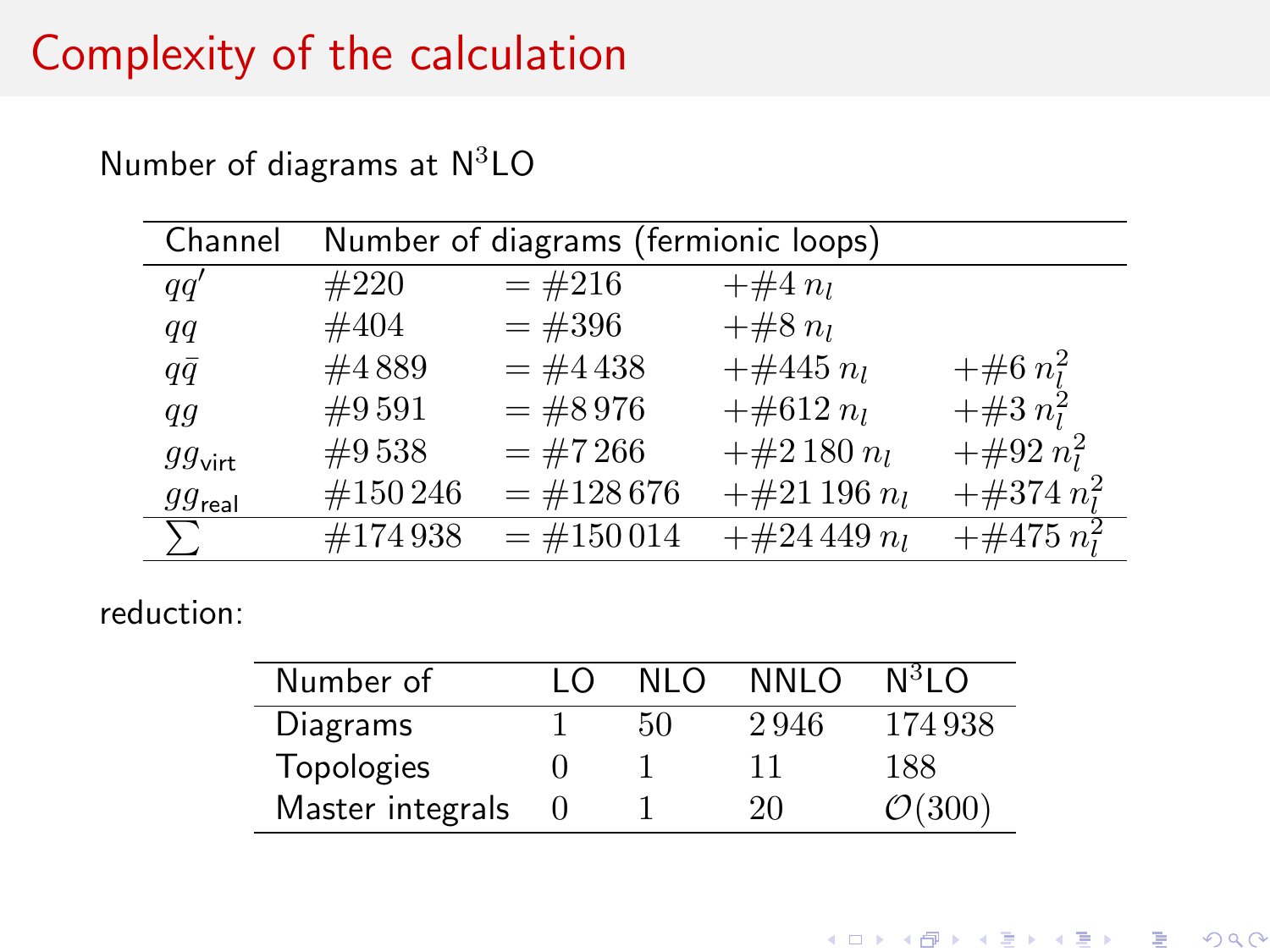#### Canonical bases

transform ("Laporta") master integrals into a canonical basis [Henn 13]:

$$
\partial_x \tilde{f}(x,\varepsilon) = \tilde{A}(x,\varepsilon)\tilde{f}(x,\varepsilon) \quad \to \quad \partial_x f(x,\varepsilon) = \varepsilon A(x)f(x,\varepsilon)
$$

using methods developed by [Cachazo 08, Arkani-Hamed et al. 12, Henn et al. 13-14, Höschele/Hoff/Ueda 14], one finds for  $q\overline{q}^{\prime}$ :

$$
A(x) = \frac{a}{1-x} + \frac{b}{1+x} + \frac{c}{x} + \frac{d}{1+4x} + \frac{e}{x\sqrt{1+4x}}
$$

 $\rightarrow$  generic solution:

$$
f(x,\varepsilon) = \mathsf{P}e^{\varepsilon \int dx A(x)} f_0(\varepsilon)
$$

K ロ ▶ K @ ▶ K 할 ▶ K 할 ▶ → 할 → 9 Q @

with boundary condition  $f_0 \to$  taken from soft limit  $(x \to 1)$ .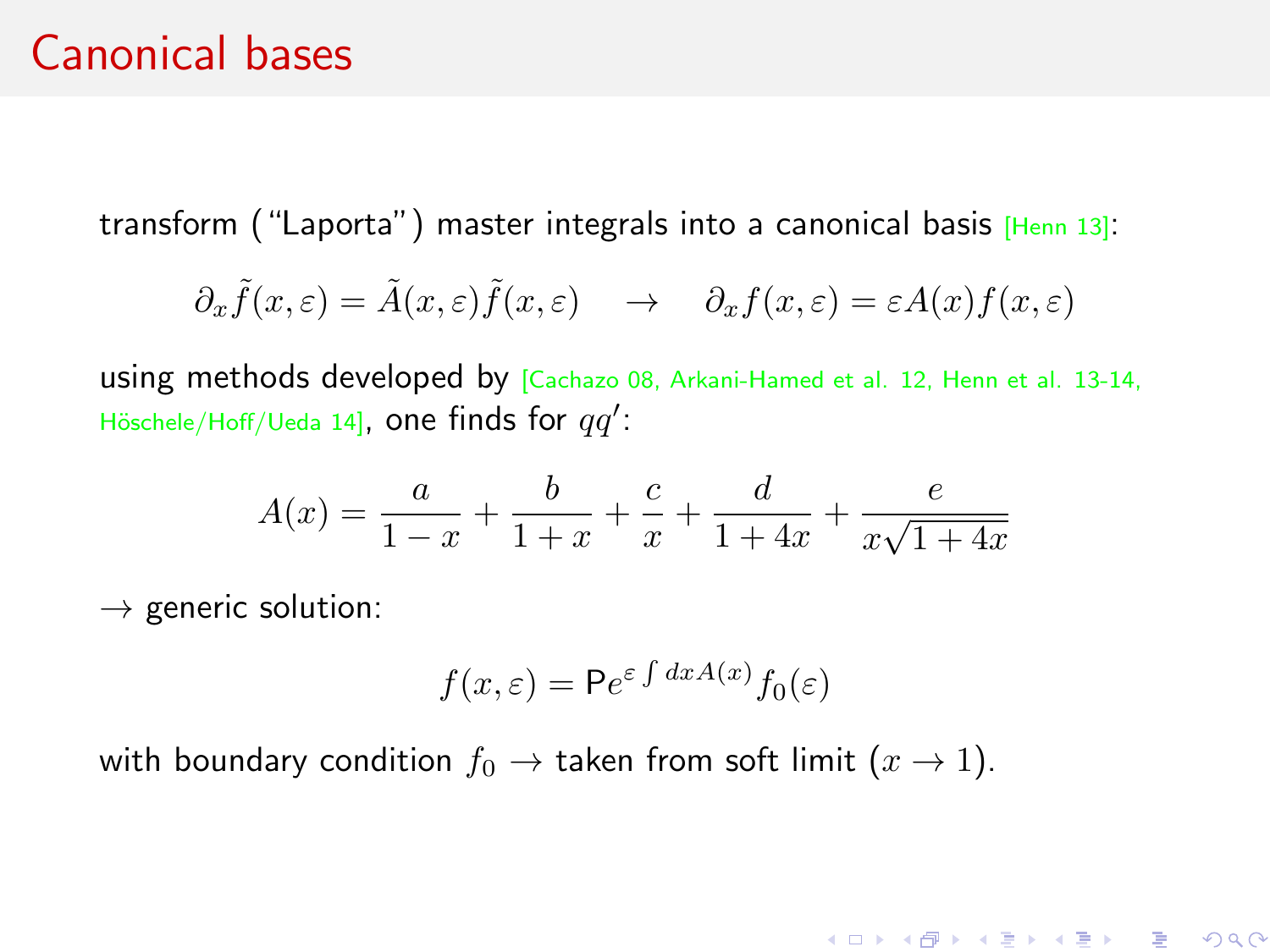#### relations among the boundary values

The (canonical) DE implies relations among boundary values. Explicit computation of the soft limit  $(y := (1 - x) \rightarrow 0)$  gives

$$
\tilde{f}(x,\varepsilon) = \sum_{m=0}^{\infty} \varepsilon^m \sum_{n=0}^{\infty} y^n \left[ y^{a_1 \varepsilon} \tilde{c}_{mn}^{(1)} + y^{a_2 \varepsilon} \tilde{c}_{mn}^{(2)} + \dots \right]
$$

due to change of basis:

soft limit  $\rightarrow$  canon. basis  $\rightarrow$  matching  $\rightarrow$  reduction basis

K ロ ▶ K @ ▶ K 할 ▶ K 할 ▶ → 할 → 9 Q @

 $\rightarrow$  relations among boundary conditions

- ► for some masters  $\tilde{f}_i(x,\varepsilon) \xrightarrow{x \to 1}$  (free of  $\tilde{c}_{imn}^{(k)}$ )  $\rightarrow$  simple replacements
- $\triangleright$  simple relations among different orders  $\rightarrow$  higher orders in  $\varepsilon$  in terms of lower orders  $\rightarrow$  higher orders in y in terms of lower orders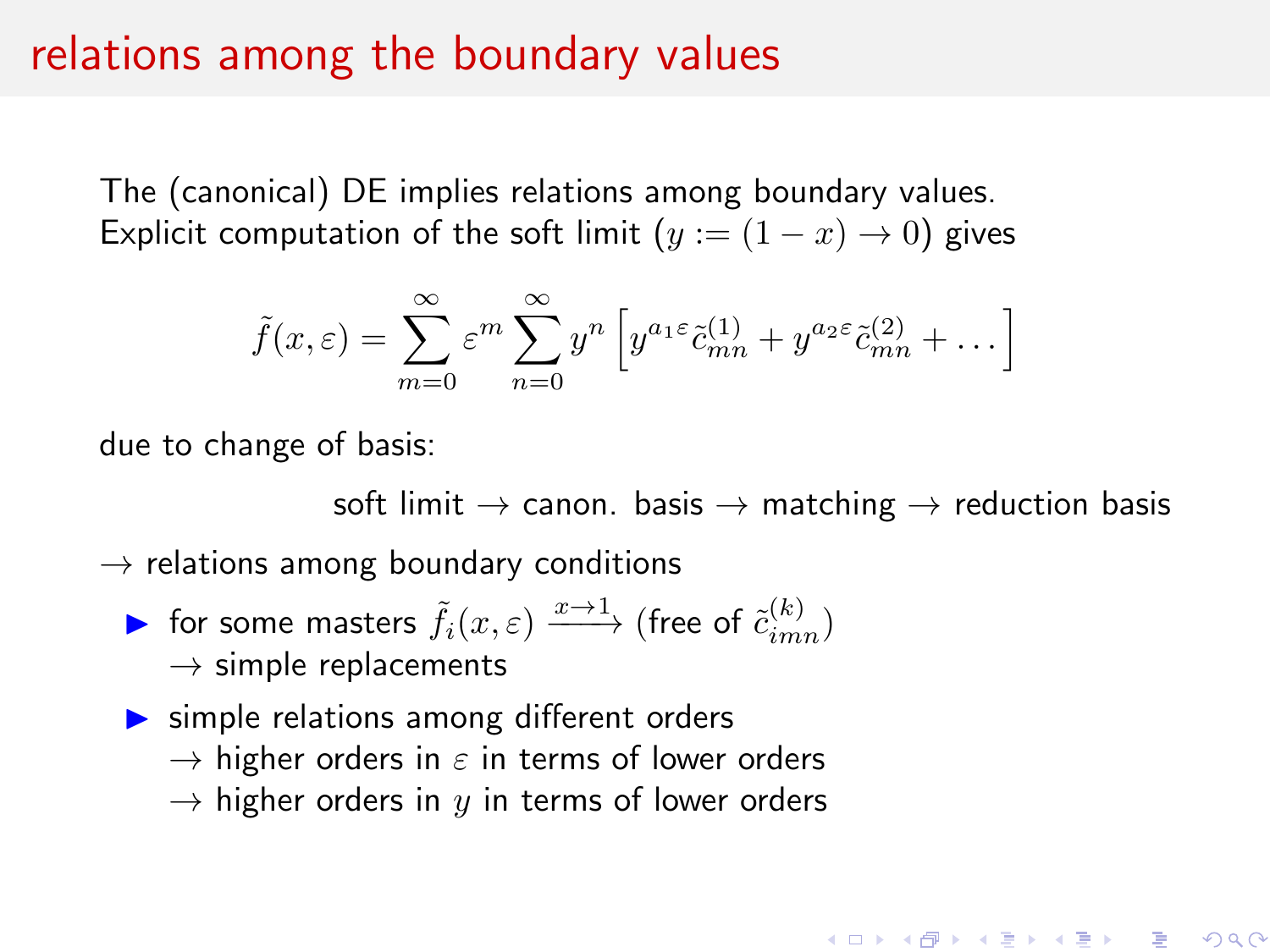## Resummation of  $log(y)$ -terms

- **P** necessary for cancelling soft poles in (real  $+$  virtual)
- $\triangleright$  useful to derive additional relations [Dulat, Mistlberger '14]
- $\blacktriangleright$  idea: solve soft part to all orders

$$
\partial_x f = \frac{\varepsilon A}{1 - x} f + O((1 - x)^0); \qquad A = R J R^{-1}
$$

$$
f = R y^{-\varepsilon \Lambda} \exp \Bigl\{ -(J - \Lambda) \varepsilon \log(y) \Bigr\} f_R; \qquad \Lambda = \text{diag}(\lambda_1, ..., \lambda_n)
$$

メロトメ 御 トメ 君 トメ 君 トッ 君

 $299$ 

where  $f_R$  is regular in the limit  $y \to 0$ .

 $\rightarrow$  canonical basis garantees:  $(1-x)^{-1}$  is lowest order in soft DE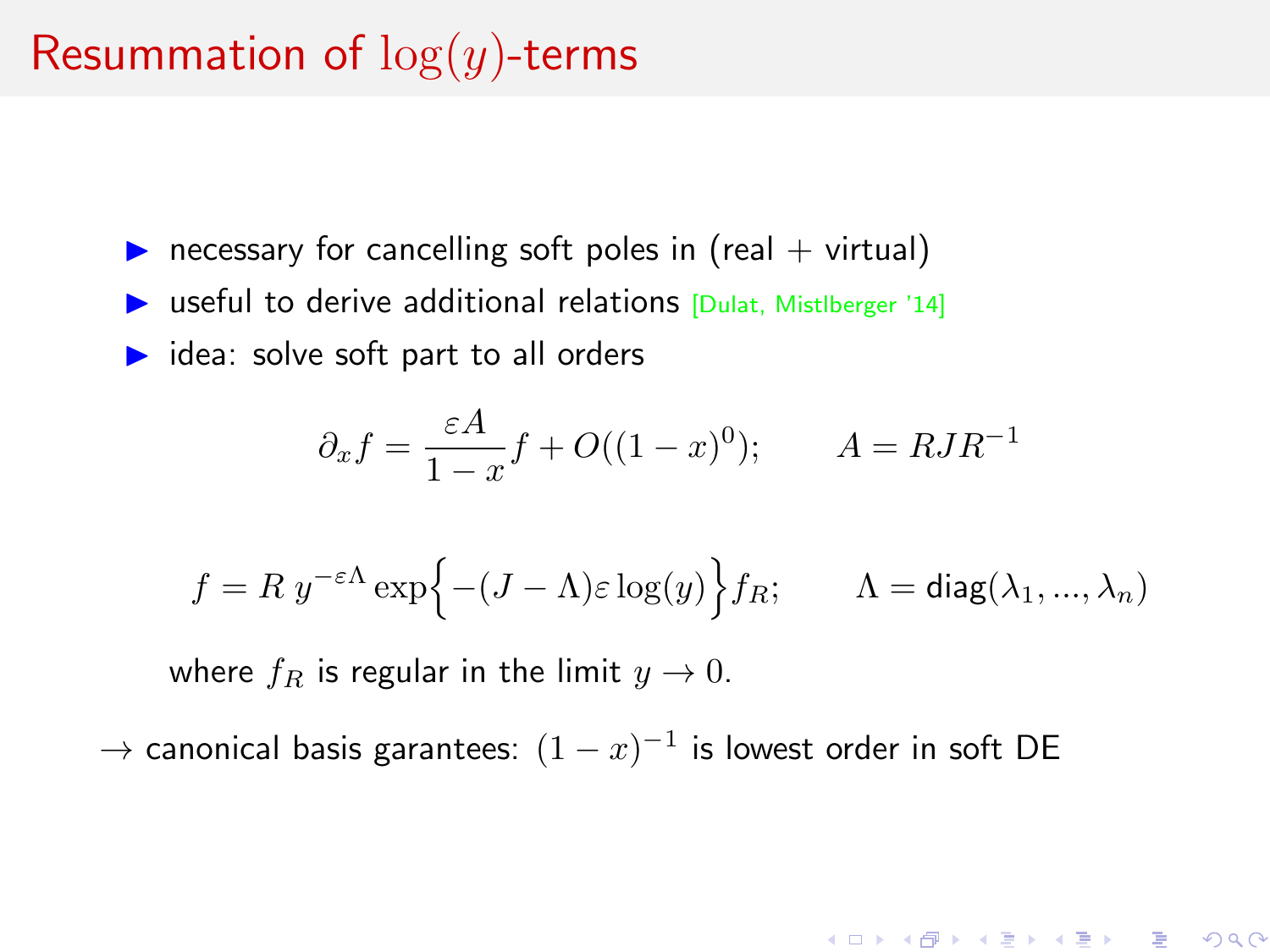#### <span id="page-12-0"></span>Boundary conditions

Boundary conditions are taken from the soft limit:  $x = \frac{m_H^2}{s} \to 1$ Need soft expansion of the (3- and 4-particle) phase space integrals

method for 4-particle cut diagrams from [Anastasiou et al. 13]:

- **IF** reversed unitarity  $\rightarrow$  expansion of phase space measure
- $\triangleright$  higher powers of propagators  $\rightarrow$  IBP reduction (FIRE [Smirnov<sup>2</sup>])
- $\triangleright$  11 master integrals (10 are known [Anastasiou et al. 13])
- $\triangleright$  introduce Mellin-Barnes integals to simplify denominators
- **Exerge Figure 3** perform energy and angular integrals  $\rightarrow$  more Mellin-Barnes integrals
- $\triangleright$  simplify using barnesroutines [Kosower]
- $\triangleright$  expand in  $\varepsilon$  using MB [Czakon]



**[B](#page-13-0)[T](#page-0-0)2 A BT2 A BT2 A BT2** 

重

 $2Q$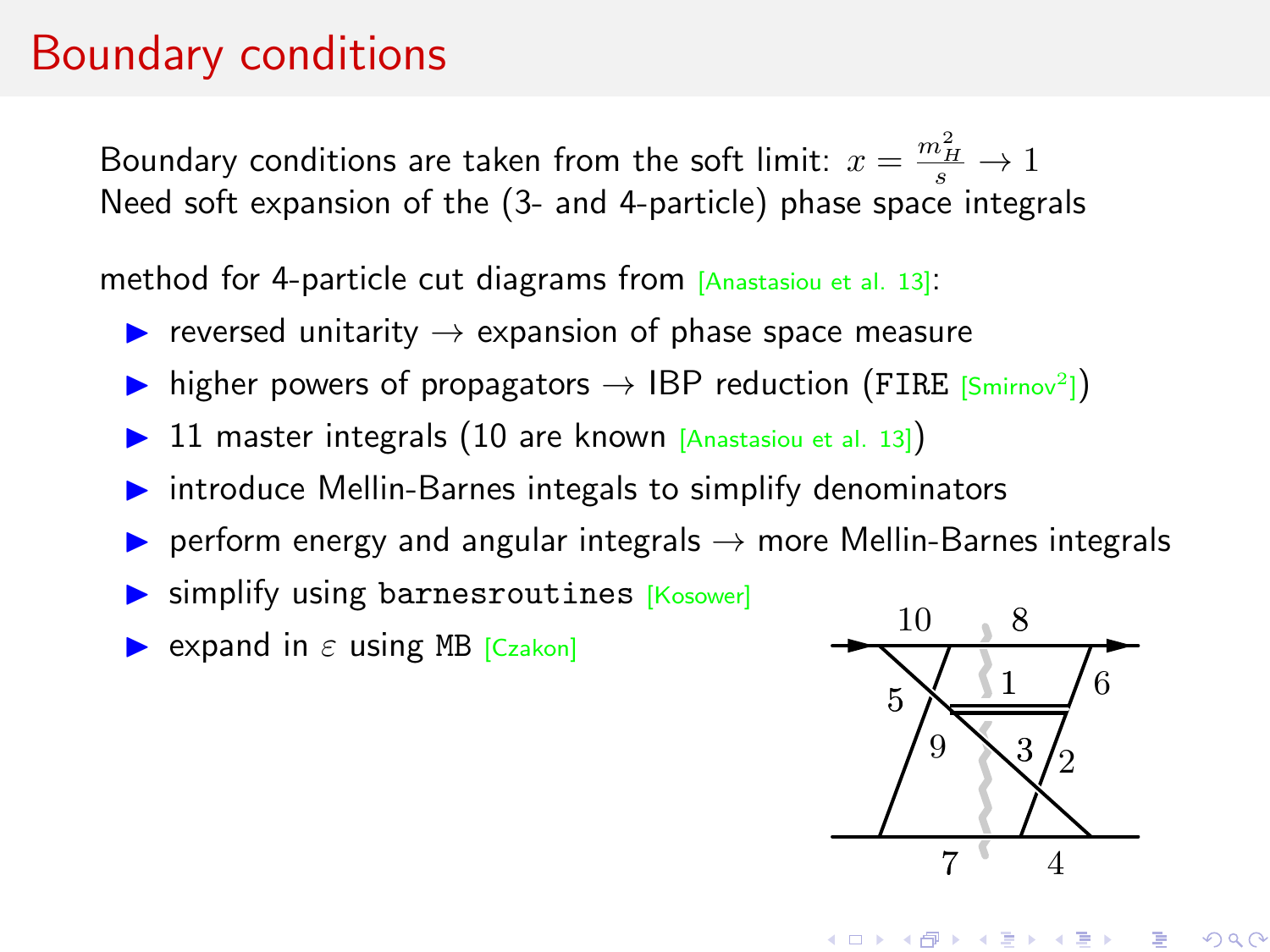## <span id="page-13-0"></span>Boundary conditions

method for 3-particle cut diagrams (sim. to 4-pc):

- **P** perform loop-integral in terms of Mellin-Barnes representations
- **In parameterization in terms of energies and angles**
- Soft limit  $x \to 1$  (MBasymptotics [Czakon])
- Introduce Mellin-Barnes integals to simplify denominators simplify defior
- ▶ perform energy and angular integrals  $\rightarrow$  more Mellin-Barnes integrals tors<br><sup>3</sup>arnes inte<sub>l</sub><br>nd
- $\triangleright$  simplify using barnesroutines [Kosower], MB  $[C_{zakon}]$  and standardizations of contours 4 arameterization in terms of energies<br>oft limit  $x \to 1$  (MBasymptotics [Cz<br>troduce Mellin-Barnes integals to si<br>erform energy and angular integrals<br>mplify using barnesroutines [Kosor<br>candardizations of contours
- $\blacktriangleright$  residue theorem  $\rightarrow$  hypergeometric series
- $\triangleright \text{ convert to nested sums (algorithm by } [\text{Anzai/Sumino 12}])$  $\rightarrow$  zeta values  $\frac{1}{2}$   $\frac{1}{2}$   $\frac{1}{2}$



つへへ

KTD X K @ X X 至 X X 至 X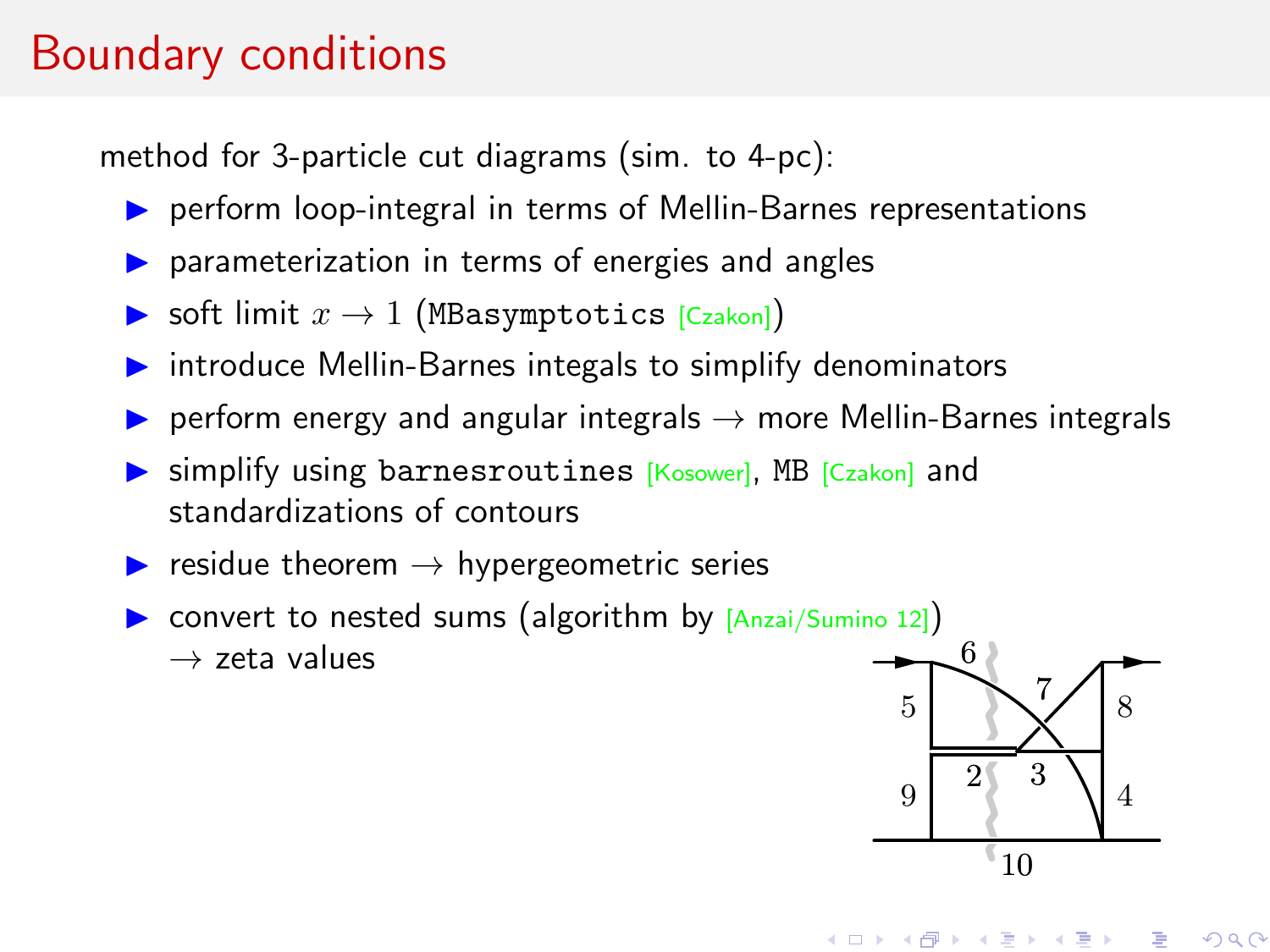## **Results**

$$
\tilde{\sigma}_{qq'}^{(3)} = \frac{1}{54}(x-1)\left(400x^2 - 1019x + 35945\right)H_1(x)H_0^2(x)
$$
  
 
$$
- \frac{35}{9}(x-2)^2H_{0,-1,s4}(x)H_0^2(x) + \frac{35}{216}(118x+85)\sqrt{4x+1}H_0^2(x)
$$
  
 
$$
+ \frac{8}{9}\left(13x^2+31x+30\right)\zeta_3H_0^2(x) - \frac{64}{3}(x-2)^2H_{0,1,0,1,-1}(x) + \cdots
$$

K ロ ▶ K @ ▶ K 할 ▶ K 할 ▶ → 할 → 9 Q @

- $\blacktriangleright \zeta_2, \zeta_3, \zeta_5, \log(2), \text{Li}_4(\frac{1}{2})$
- $\blacktriangleright$  HPLs up to weight 5

1

► Polynomials in  $x$ ,  $\sqrt{1+4x}$ 

$$
\blacktriangleright \text{ Iterated integrals over } \left\{ \frac{1}{x}, \frac{1}{1+x}, \frac{1}{x} \left( \frac{1}{\sqrt{1+4x}} - 1 \right) \right\}
$$
  
0 -1 s4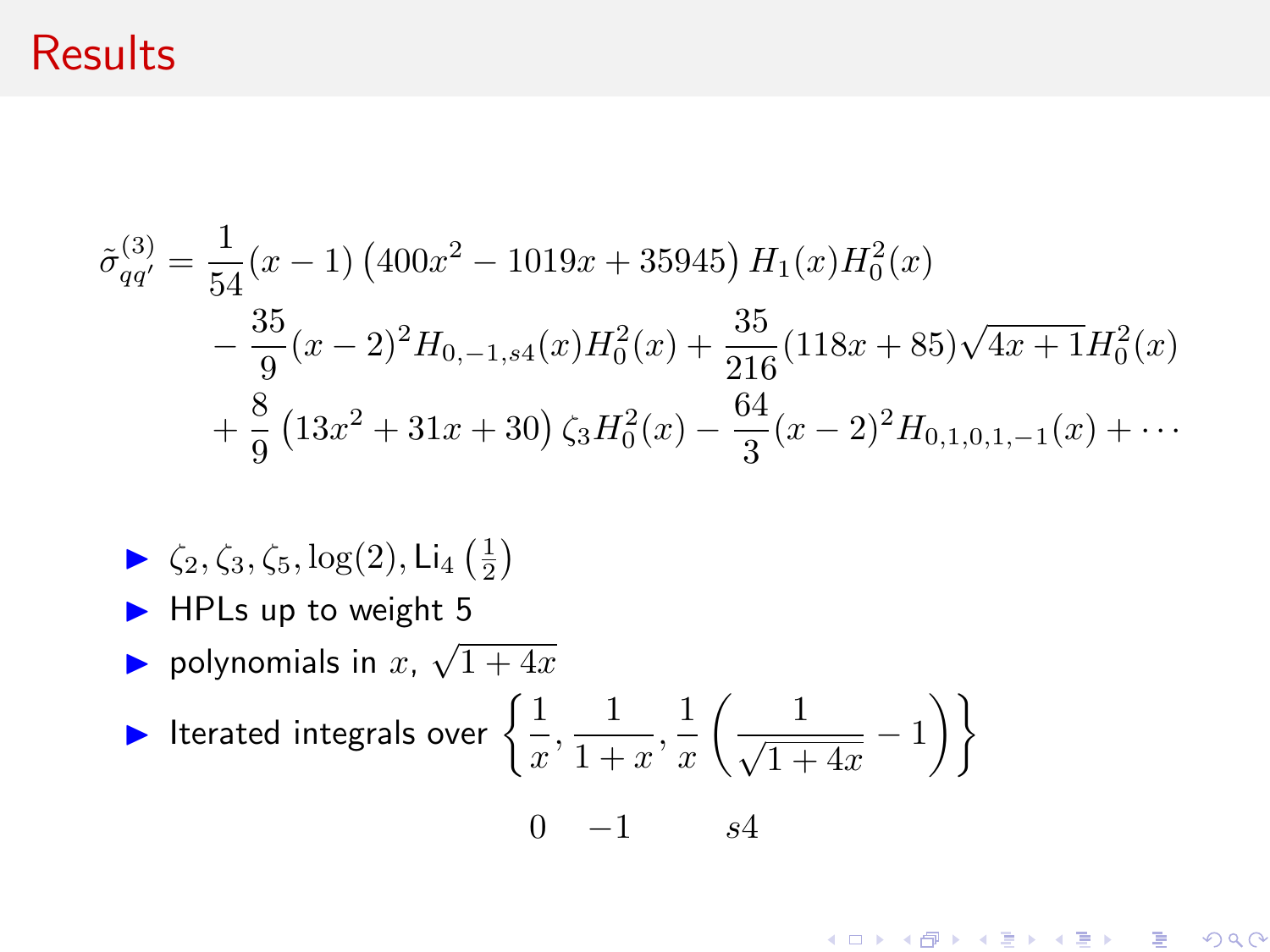#### Iterated Integrals

Packages used for iterated integrals: HPL [Maitre], HarmonicSums [Ablinger] There are iterated integrals with square roots, e.g.

$$
H_{0,-1,s4}(x) = \int_0^x dy_1 \frac{1}{y_1} \int_0^{y_1} dy_2 \frac{1}{1+y_2} \int_0^{y_2} dy_3 \frac{1}{y_3} \left( \frac{1}{\sqrt{1+4y_3}} - 1 \right)
$$

representable as mult. polylogs with  $e_3=e^{2i\pi/3}$ 

$$
H_{0,-1,s4}(x) = -8H_1 \left( \frac{2x - \sqrt{4x + 1} + 1}{2x} \right) \text{Re}\left[ H_{1,e_3} \left( \frac{2x - \sqrt{4x + 1} + 1}{2x} \right) \right] + 4 \text{Re}\left[ H_{0,e_3,1} \left( \frac{2x - \sqrt{4x + 1} + 1}{2x} \right) \right] + 16 \text{Re}\left[ H_{1,1,e_3} \left( \frac{2x - \sqrt{4x + 1} + 1}{2x} \right) \right] - 4H_{0,1,1} \left( \frac{2x - \sqrt{4x + 1} + 1}{2x} \right) + \frac{4}{3} H_1^3 \left( \frac{2x - \sqrt{4x + 1} + 1}{2x} \right)
$$

K ロ K K 레 K K B K X B K X B X Y Q Q Q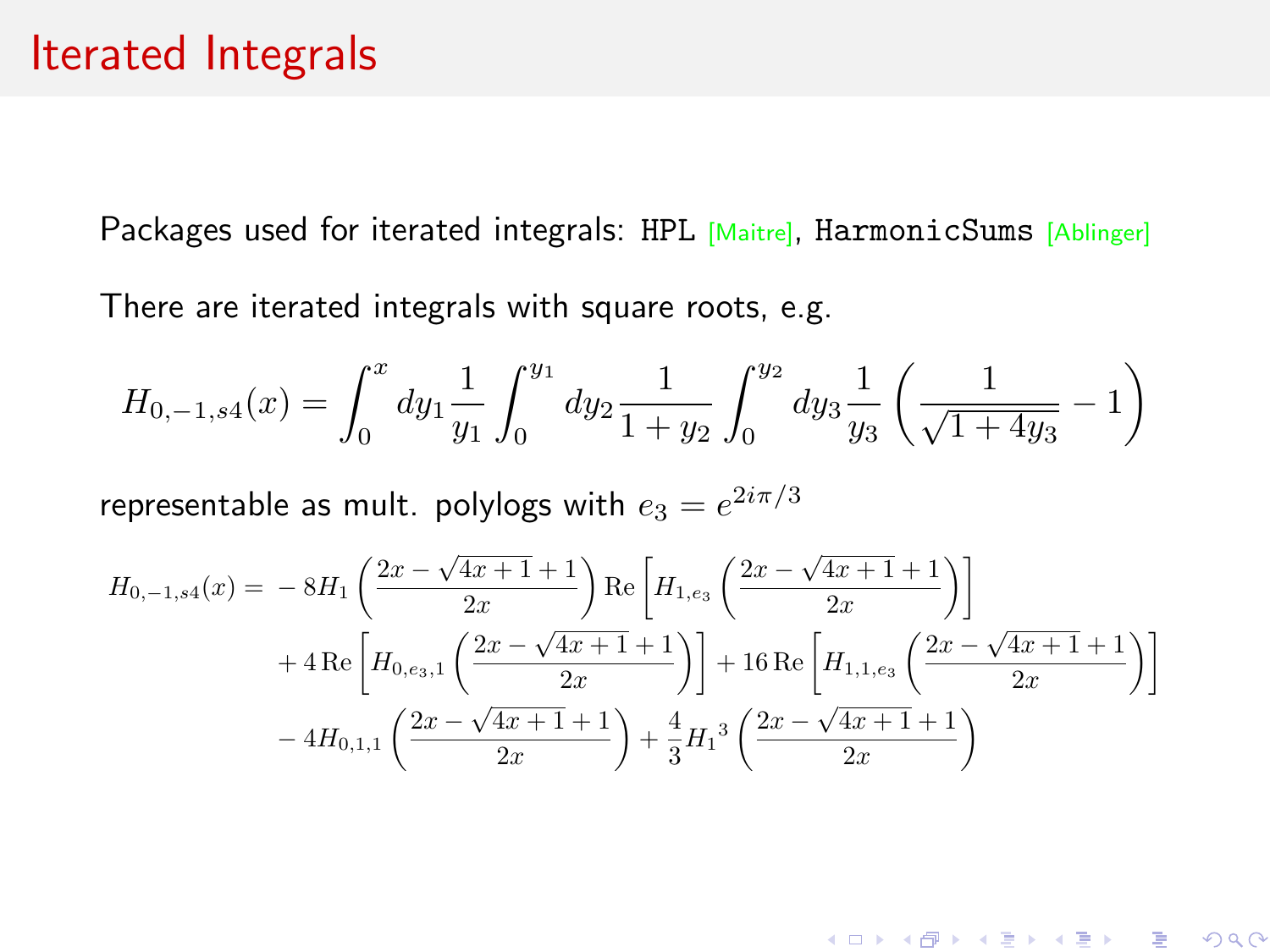## Origin of the square roots



Anticipate from DE in the reduction basis:

- ► compute matrix residue of A at  $x_0 = -\frac{1}{4}$  $\partial_x M = \dots \frac{A_{-1}(\varepsilon)}{1+4x} + O((1-x)^0)$
- ► diagonalize the residue:  $U^{-1}A_{-1}U = \text{diag}(\dots, \frac{1}{2} 4\varepsilon)$

◆ロト→個ト→老ト→老ト→老

 $2Q$ 

- ► entries  $\frac{1}{2}$  imply the occurrance of  $\frac{1}{\sqrt{x-x_0}}$
- $\blacktriangleright$  helps in finding variable transformations
- $\Rightarrow$  canonical basis makes the letter explicit.